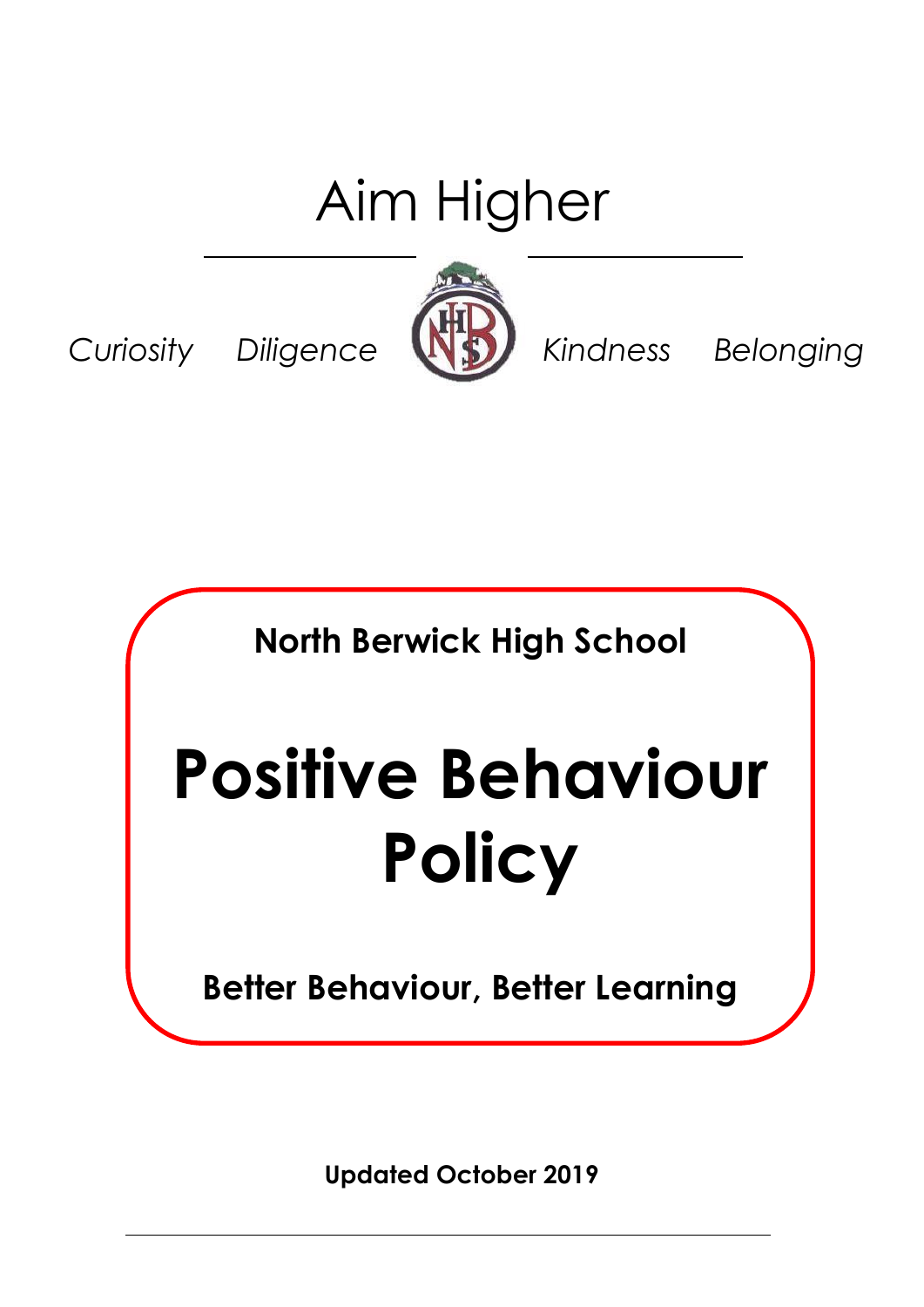#### **1 Vision, Values and Culture**

The strong positive culture of North Berwick High School is created through a focus on:

- **•** relationships
- **-** learning
- **P** partnership
- high aspirations
- $\blacksquare$  inclusion
- **-** leadership

 *This culture is underpinned by our motto of Aim Higher, and by our values:*

- *curiosity*
- *diligence*
- *kindness*
- *belonging*

Our vision is of a happy, caring learning community full of individuals whose words and behaviours consistently reflect the values of our school.

We are committed to maintaining a safe. supportive environment for everyone in our community. Strong positive relationships are key, with our restorative approach underpinning and guiding our words and actions.

Our expectations for all are unashamedly high. We constantly seek ways to improve our practice and to further our learning.

Across the school, we aim to provide highly effective teaching and learning experiences for all our pupils. In this way, pupils are challenged and supported to develop their knowledge, attitudes and skills, and to achieve highly.

#### **2 Roles and Responsibilities**

This culture of high expectations does not come about by chance. All staff consistently promote an atmosphere of care and respect in the formal and informal life of the school – in the way we do things here. There is, therefore, a sense of collective responsibility among the staff and a belief that we can all make a difference.

It is vital that all staff maintain the high standards we agree for our classrooms and for the school. Our attitude, example and expectations are important. Pupils respond best to teachers who are punctual, courteous and organised and who consistently uphold professional standards.

- It is the responsibility of **all staff** to promote positive behaviour, not only in their classroom but also in the corridors and around the school.
- It is the responsibility of **faculty leaders** to maintain, monitor and support good discipline and a positive ethos within their faculty.
- It is the responsibility of the **House team** to develop a positive ethos within their House and respond to and support staff and pupils where there are incidents of indiscipline.
- It is the responsibility of the **senior leadership team** (SLT) to promote and manage the development of a positive ethos across the whole school. They will respond to, support and deal effectively with incidents of indiscipline which are referred to them.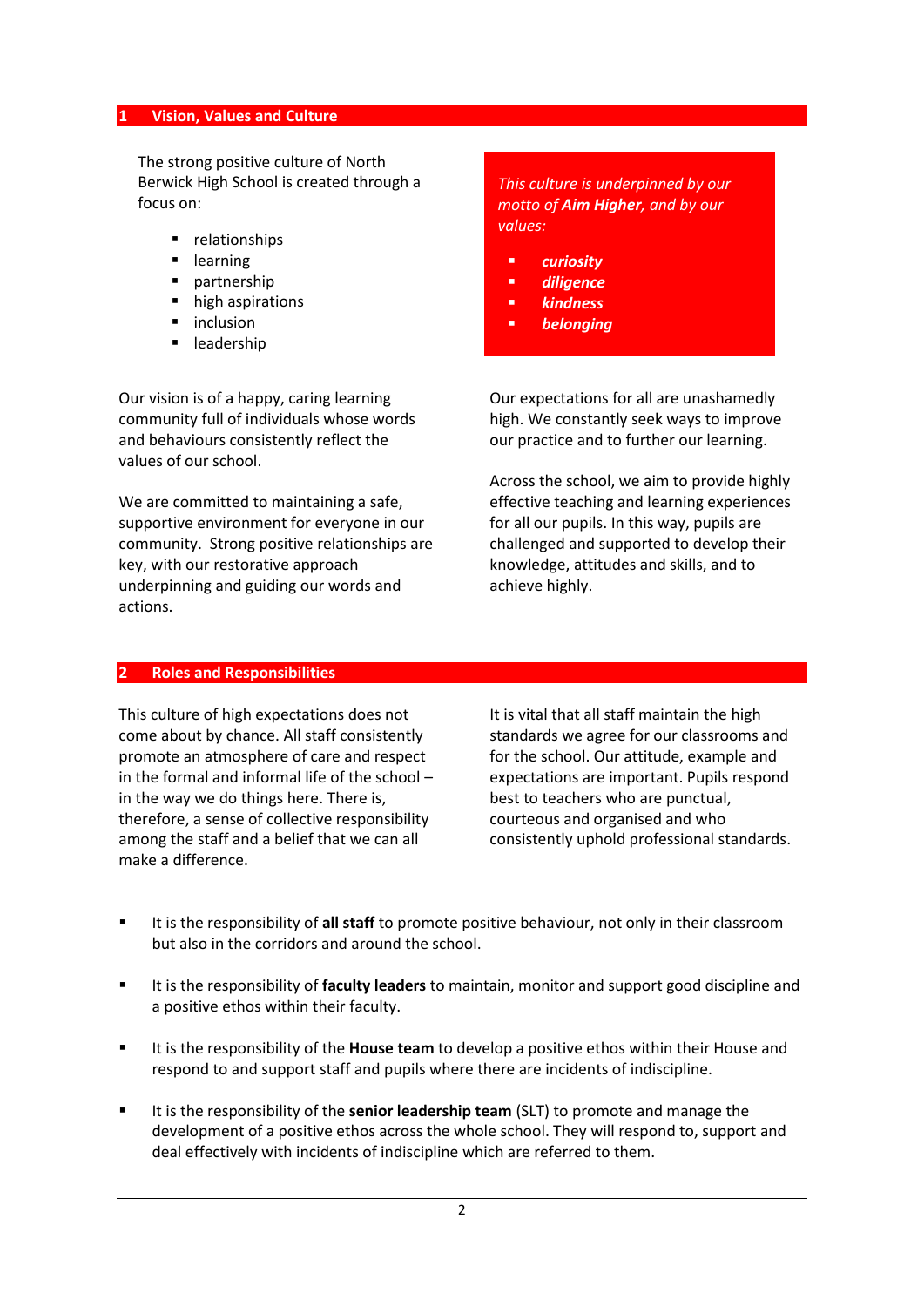We must also recognise the clear links between effective teaching and learning and good behaviour in class. It is the responsibility of **all staff and faculties** to develop effective techniques of classroom management and effective and appropriate

teaching methods which allow all pupils to access their subject. All staff take account of NBHS's *Teaching Practices for Effective Learning.*

#### **3 Restorative Culture**

As a Restorative School we promote:

- **F** mutual respect and unconditional positive regard
- a positive behaviour code
- a belief in people's ability to solve their own problems
- empathetic listening
- giving people the chance to tell their story
- acceptance of diversity an inclusive approach to

We are all responsible for:

- ensuring that our school is a safe, healthy and secure learning environment;
- ensuring that lessons are free from unnecessary disruption;
- $\blacksquare$  ensuring that we make a positive contribution;
- supporting each other with learning and teaching and promoting positive behaviour

#### **4 Rewards**

Rewarding achievement, especially when it is linked to our values, is an integral part of our ethos. Rewards should:

- approve of, recognise and reinforce good behaviour and genuine achievement;
- **F** reflect and contribute to the ethos of the school;
- motivate young people;
- encourage young people to take responsibility for their own behaviour and achievements;
- provide opportunities for parental involvement.

#### **Reserves**

Targeted praise is the first level of reward, both within the classroom and around the school. It may be a verbal comment or a written comment on a piece of work, for example.

Praise encourages pupils to value good behaviour and learning for their own sake.

#### **Praise Postcards**

 A postcard (plus a House token) is issued to any pupil who merits special recognition in terms of demonstrating our values:

- *curiosity*
- *diligence*
- *kindness*
- *belonging*

 Pupils enjoy receiving these and it is also a link with parents. Faculty leaders will encourage their staff to issue postcards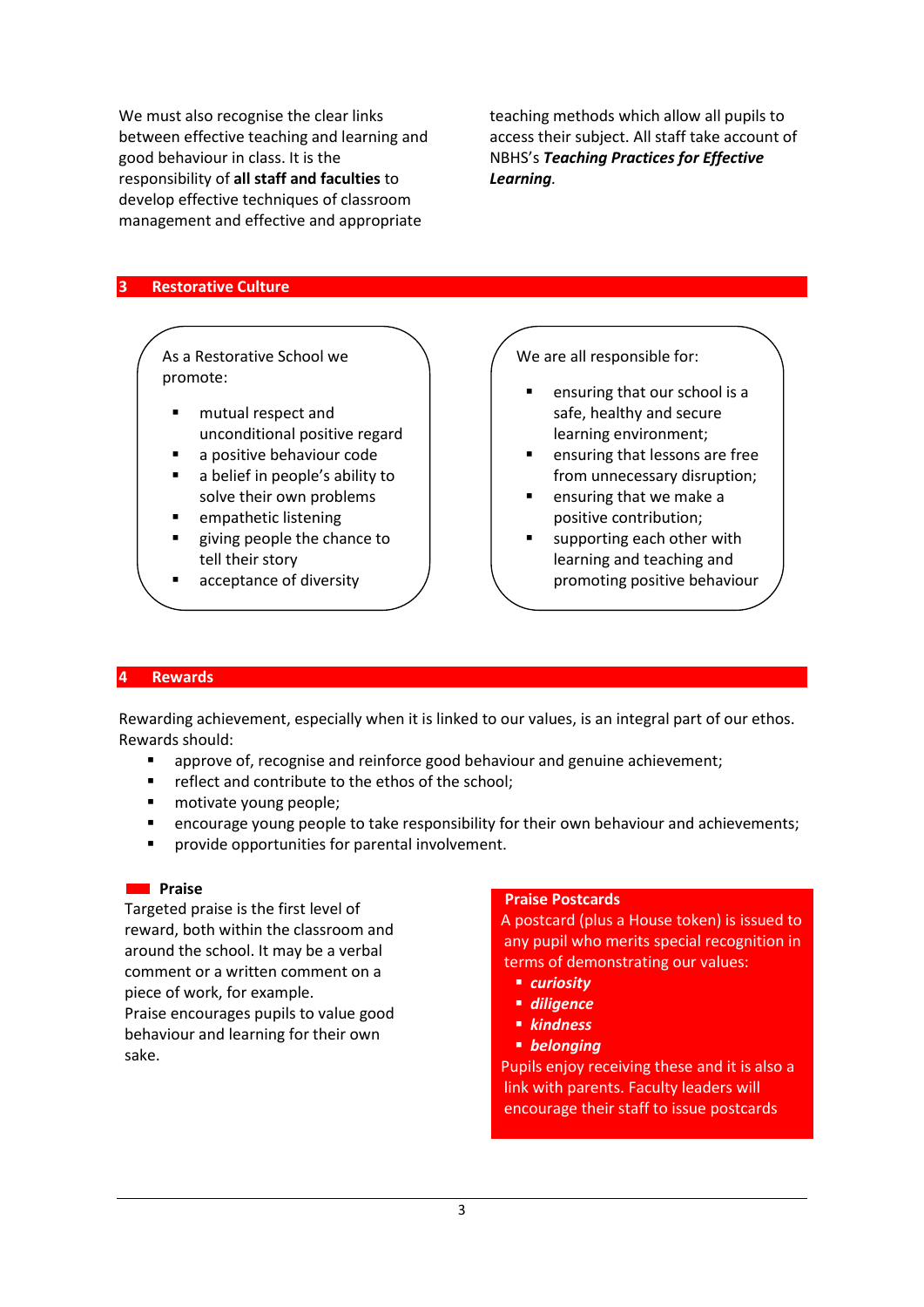$\blacksquare$  We celebrate wider achievement in a number of ways such as:



These are kept under review as we continue to develop celebration of success.

#### **5 Visible Consistencies and Relentless Routines**

The importance of consistency across the school cannot be under-estimated. All staff have a duty to follow our agreed visible consistencies and to insist on the NB90 routine at the start of each lesson.

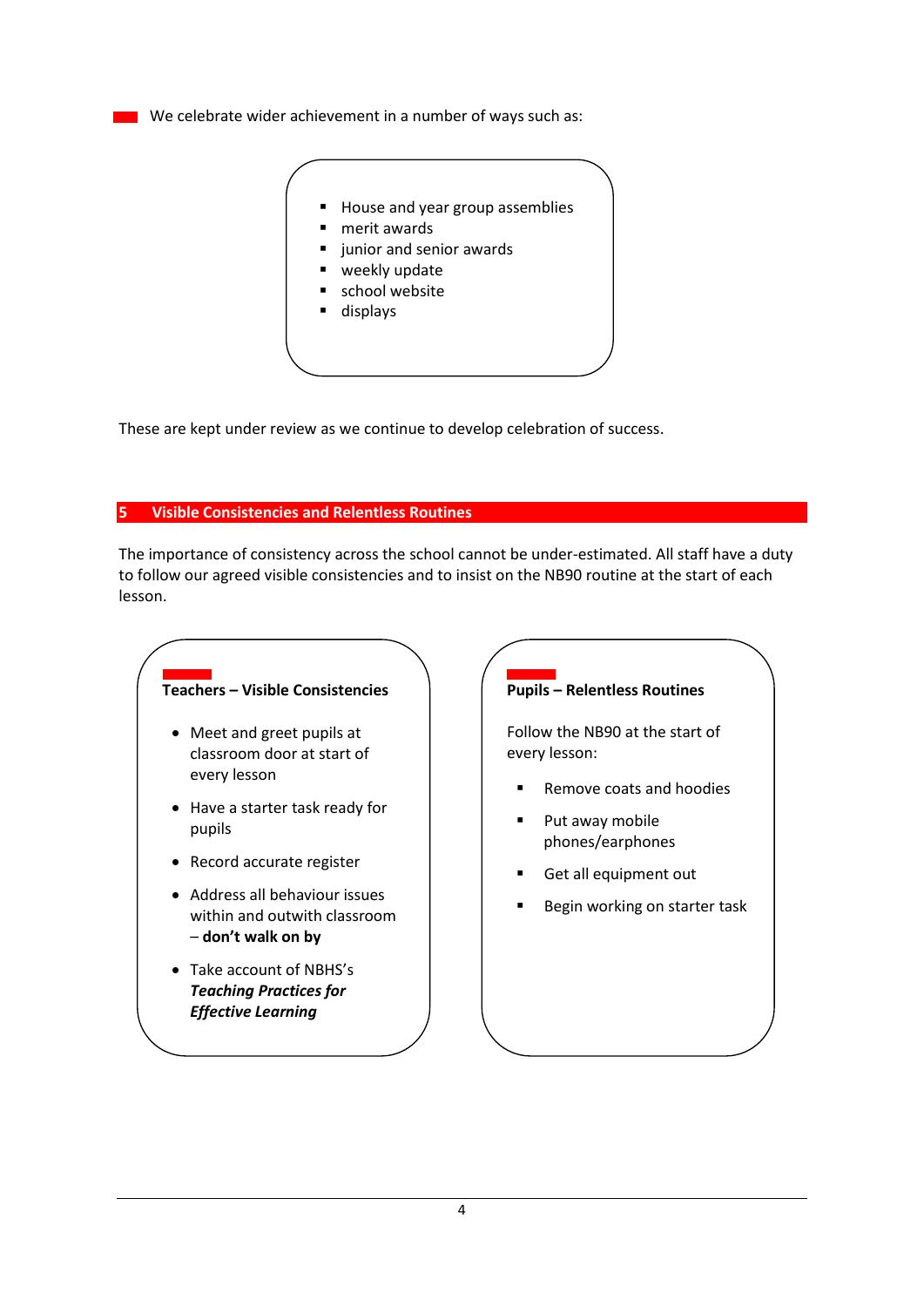# **Procedures for dealing with inappropriate behaviour in the classroom**

**PRO-ACTIVE BEHAVIOUR MANAGEMENT**: All staff use restorative language and strategies to promote positive behaviour within their classrooms, thus proactively teaching pupils good habits, attitudes and skills.

**REACTIVE BEHAVIOUR MANAGEMENT**: When required due to inappropriate behaviour, an agreed set of sanctions are consistently followed by staff, as indicated below.

#### **Verbal reminder**

This is used for low level indiscipline and should re-engage the pupil with the task.

#### **Moving Seat or Immediate Restorative Conversation Outwith the Classroom**

If inappropriate behaviour persists, then the pupil may be moved within the classroom or spoken to as soon as possible, and briefly, outside. These strategies should be done in a quiet, assertive way, without interrupting the flow of the lesson.

#### **Removal from class**

If the above prove to be unsuccessful, then the pupil will be removed from the class. It is the responsibility of the faculty leader to ensure that an alternative location has been identified to which the pupil is removed. In some instances, this will mean an inter-departmental arrangement. A written referral should also be completed, for information. While in the alternative location the pupil will continue with their learning, using an appropriate resource. Should there be disruption to learning and teaching in the receiving classroom, this should automatically become an 'on-call' incident.

#### **Referral to Faculty Leader**

The faculty leader is responsible for discipline in the faculty; every effort initially is made at faculty level to solve a particular behavioural issue. All faculty referrals should therefore be made through the faculty leader, who will then forward the referral to the House DHT, either for information or for action. If a referral issue requires urgent action, the faculty leader should also contact the House team directly as referrals can take some time to process.



This is held from 1.00 until 1.30 pm on Monday to Thursday each week. All teaching staff supervise this on a rota basis drawn up at the beginning of each term, with two teachers allocated each day. It should be issued by a faculty leader for continued inappropriate behaviour in the faculty. The teacher completes a pink detention slip which is signed by the faculty leader and placed in the detention tray in the office. The relevant House DHT will follow up any pupil who has not attended detention, e.g. by giving further lunchtime or after-school detention or by contacting parent.

## **On-call**

This should be used at any time when a **crisis**  occurs within a classroom. It is initiated when, in a teacher's judgement, a pupil must be removed from the learning area because the lesson cannot continue while they are in the room, or they are endangering the health and safety of themselves or others. The teacher should contact the office and a member of SLT will remove the pupil. A written referral should be completed by the class teacher for all on-call incidents. An oncall incident is by definition serious, and will treated as such by SLT.

#### **Exclusion**

This is the ultimate sanction and is the responsibility of the head teacher or member of the SLT if the HT is not available. It will be used for serious breaches of school discipline in line with East Lothian policy. Exclusion will be a rarely-used sanction in order to maintain its effectiveness and to stress its seriousness.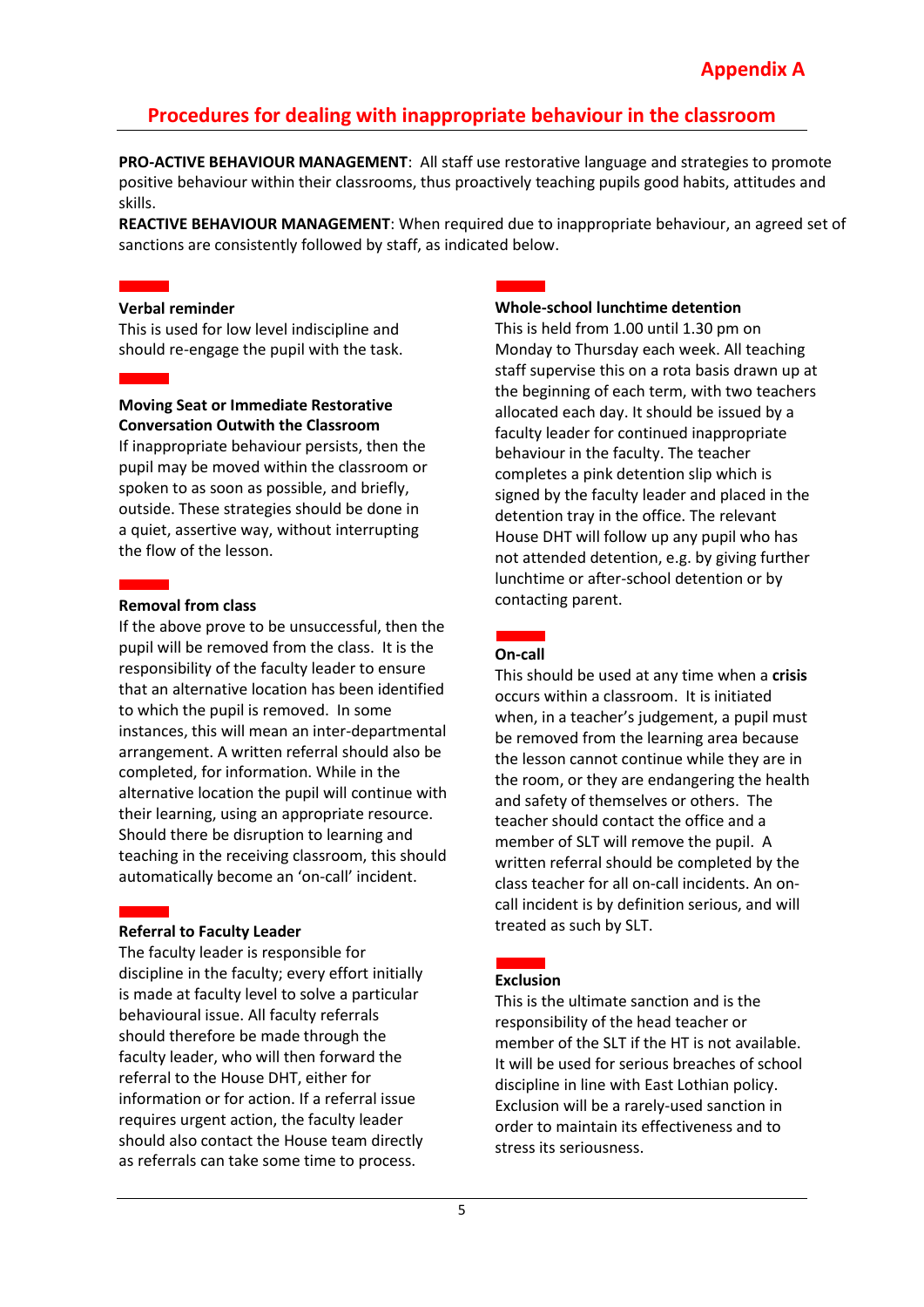# **Procedures for dealing with inappropriate behaviour in the classroom**

NB Outwith these procedures, an individual faculty may choose to run a lunchtime catch-up session and ask pupils to attend this. It is the responsibility of the faculty leader to administer this process by completing a pink detention sheet and placing it in the detention tray in the office. A letter will then be sent home to inform parents that their child has completed a faculty catch-up. The faculty leader will follow-up any non-attendance.

#### **Use of mobile phones in class**

Use of mobile phones in class is at the teacher's instruction only. In line with the procedures outlined above, the first step for any pupil using a mobile phone inappropriately is a verbal reminder. Should the pupil persist in using the phone without the teacher's permission, the phone will be confiscated for the remainder of the day. The class teacher should hand the phone to the relevant House DHT, or to the office, with a note of the pupil's name and register class. The pupil should collect the phone from the House DHT (or from the office if the DHT is not available) at the end of the school day, after the 3.50 pm bell. If the pupil needs to make an emergency phone call during the day, they should go to the DHT or to the Office.

#### **Listening to music in class**

Listening to music in class is permitted in the Senior Phase only. However, even then it should be used rarely and only if:

- pupils are working individually on something that will be taking a substantial chunk of time (at least 15 minutes);
- pupils will not be speaking or listening to each other during the task;
- pupils have playlists set up and can use just 'one touch' to start their music.

If a pupil is listening to music inappropriately, the procedures outlined above for mobile phones should be followed.

#### **Truancy**

Period-by-period truancies are identified by the anomalies process and dealt with following the procedure in the flow chart below. Patterns of repeated truancy will be dealt with by the House teams.

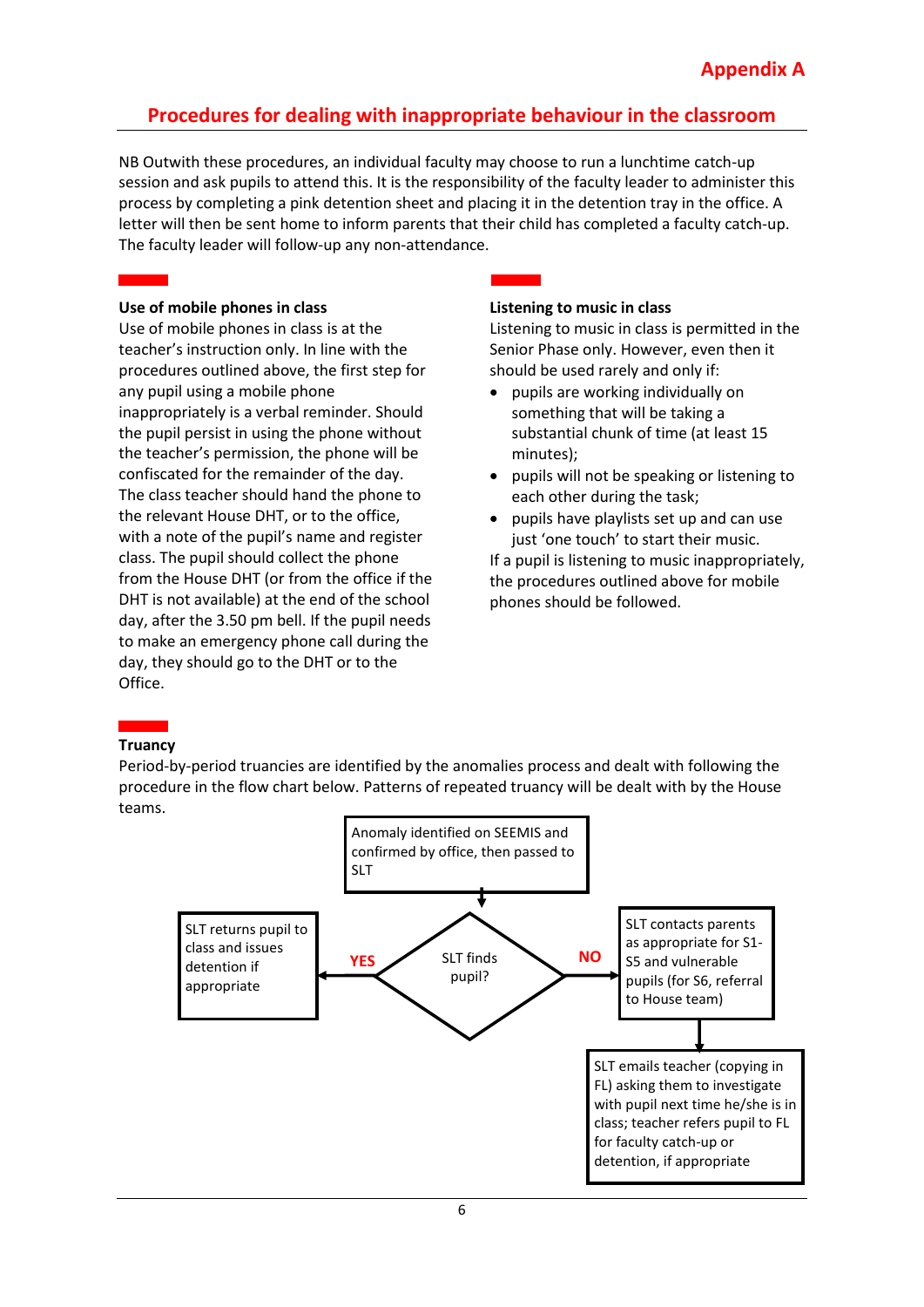# **Procedures for dealing with inappropriate behaviour outwith the classroom**

#### **Lateness**

Pupils who arrive too late to go to registration must sign in at the office, giving a reason for the lateness. They are met by a member of staff and asked to explain their lateness. A message is sent home by email to inform the parent. If a pupil is late three times in one week, or has an on-going pattern of lateness, the pupil will attend a half-hour compulsory catch-up session on Friday afternoon, issued by their House DHT. A report is produced by admin staff every Friday with the lateness data, thus identifying pupils who need to attend a compulsory catch-up session. In cases of persistent lateness, parents will be called in for a meeting with the House team. Register teachers who have a concern about a pupil's lateness during registration should inform the House DHT via a SEEMIS referral.

### **Dress Code**

necessary.

Dress code violations are recorded by register teachers in SEEMIS. Repeat offenders will be spoken to by the House DHT; parents will be contacted if there is no improvement. In addition, SLT will occasionally carry out a dress code sweep of all classes during one period; pupils will be spoken to and parents contacted if deemed

**Smoking (including the use of e-cigarettes)** SLT patrol the environs of the school at break and lunchtime, when possible. If a pupil is found smoking, they will be spoken to by the SLT member and parents will be informed by the DHT, either via phone call or letter. If other members of staff notice a pupil smoking, they should contact the House DHT who will speak to the pupil as above.